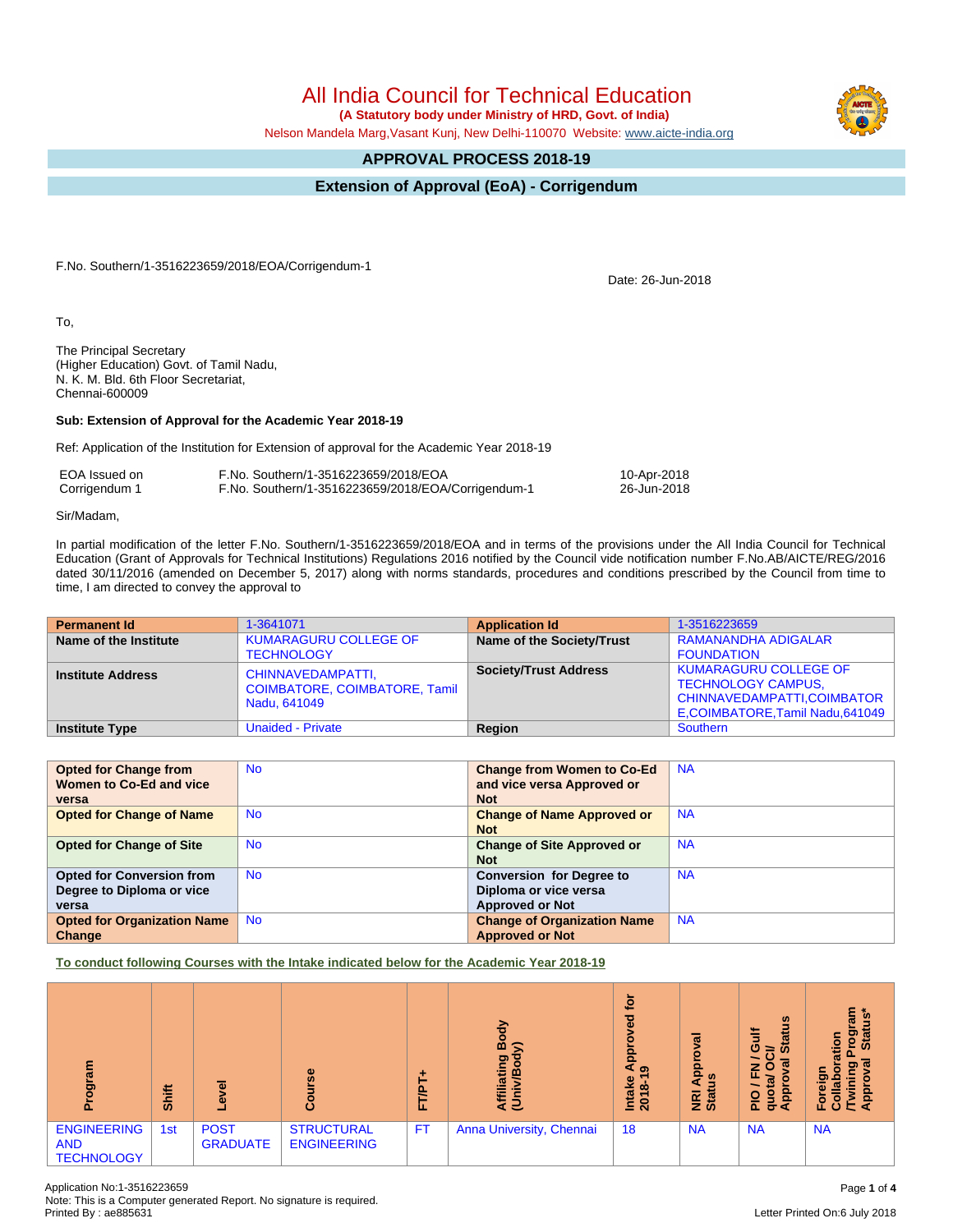|                                  | 1st | <b>UNDER</b>                    | <b>TEXTILE</b>                          | <b>FT</b> | Anna University, Chennai | 60  | Yes        | <b>NA</b> | <b>NA</b> |
|----------------------------------|-----|---------------------------------|-----------------------------------------|-----------|--------------------------|-----|------------|-----------|-----------|
| <b>ENGINEERING</b>               |     |                                 |                                         |           |                          |     |            |           |           |
| <b>AND</b>                       |     | <b>GRADUATE</b>                 | <b>TECHNOLOGY</b>                       |           |                          |     |            |           |           |
| <b>TECHNOLOGY</b>                |     |                                 |                                         |           |                          |     |            |           |           |
| <b>ENGINEERING</b>               | 1st | <b>UNDER</b>                    | <b>INFORMATION</b>                      | FT        | Anna University, Chennai | 60  | Yes        | <b>NA</b> | <b>NA</b> |
| <b>AND</b>                       |     | <b>GRADUATE</b>                 | <b>TECHNOLOGY</b>                       |           |                          |     |            |           |           |
| <b>TECHNOLOGY</b>                |     |                                 |                                         |           |                          |     |            |           |           |
| <b>ENGINEERING</b>               | 1st | <b>UNDER</b>                    | <b>MECHATRONICS</b>                     | <b>FT</b> | Anna University, Chennai | 60  | <b>Yes</b> | <b>NA</b> | <b>NA</b> |
|                                  |     | <b>GRADUATE</b>                 |                                         |           |                          |     |            |           |           |
| <b>AND</b>                       |     |                                 | <b>ENGINEERING</b>                      |           |                          |     |            |           |           |
| <b>TECHNOLOGY</b>                |     |                                 |                                         |           |                          |     |            |           |           |
| <b>ENGINEERING</b>               | 1st | <b>UNDER</b>                    | <b>MECHANICAL</b>                       | FT        | Anna University, Chennai | 180 | Yes        | <b>NA</b> | <b>NA</b> |
| <b>AND</b>                       |     | <b>GRADUATE</b>                 | <b>ENGINEERING</b>                      |           |                          |     |            |           |           |
| <b>TECHNOLOGY</b>                |     |                                 |                                         |           |                          |     |            |           |           |
|                                  |     |                                 | <b>INDUSTRIAL</b>                       |           |                          |     |            |           |           |
| <b>ENGINEERING</b>               | 1st | <b>POST</b>                     |                                         | FT        | Anna University, Chennai | 18  | <b>NA</b>  | <b>NA</b> | <b>NA</b> |
| <b>AND</b>                       |     | <b>GRADUATE</b>                 | <b>ENGINEERING</b>                      |           |                          |     |            |           |           |
| <b>TECHNOLOGY</b>                |     |                                 |                                         |           |                          |     |            |           |           |
| <b>ENGINEERING</b>               | 1st | <b>UNDER</b>                    | <b>CIVIL</b>                            | FT        | Anna University, Chennai | 120 | Yes        | <b>NA</b> | <b>NA</b> |
| <b>AND</b>                       |     | <b>GRADUATE</b>                 | <b>ENGINEERING</b>                      |           |                          |     |            |           |           |
|                                  |     |                                 |                                         |           |                          |     |            |           |           |
| <b>TECHNOLOGY</b>                |     |                                 |                                         |           |                          |     |            |           |           |
| <b>ENGINEERING</b>               | 1st | <b>UNDER</b>                    | <b>ELECTRICAL AND</b>                   | FT.       | Anna University, Chennai | 120 | <b>Yes</b> | <b>NA</b> | <b>NA</b> |
| <b>AND</b>                       |     | <b>GRADUATE</b>                 | <b>ELECTRONICS</b>                      |           |                          |     |            |           |           |
| <b>TECHNOLOGY</b>                |     |                                 | <b>ENGINEERING</b>                      |           |                          |     |            |           |           |
| <b>ENGINEERING</b>               | 1st | <b>POST</b>                     | <b>COMPUTER</b>                         | <b>FT</b> | Anna University, Chennai | 18  | <b>NA</b>  | <b>NA</b> | <b>NA</b> |
|                                  |     |                                 |                                         |           |                          |     |            |           |           |
| <b>AND</b>                       |     | <b>GRADUATE</b>                 | <b>AIDED DESIGN</b>                     |           |                          |     |            |           |           |
| <b>TECHNOLOGY</b>                |     |                                 | <b>AND</b>                              |           |                          |     |            |           |           |
|                                  |     |                                 | <b>MANUFACTURE</b>                      |           |                          |     |            |           |           |
| <b>ENGINEERING</b>               | 1st | <b>POST</b>                     | <b>POWER</b>                            | <b>FT</b> | Anna University, Chennai | 18  | <b>NA</b>  | <b>NA</b> | <b>NA</b> |
| <b>AND</b>                       |     | <b>GRADUATE</b>                 | <b>ELECTRONICS</b>                      |           |                          |     |            |           |           |
|                                  |     |                                 |                                         |           |                          |     |            |           |           |
| <b>TECHNOLOGY</b>                |     |                                 | <b>AND DRIVES</b>                       |           |                          |     |            |           |           |
| <b>ENGINEERING</b>               | 1st | <b>POST</b>                     | <b>COMMUNICATION</b>                    | <b>FT</b> | Anna University, Chennai | 18  | <b>NA</b>  | <b>NA</b> | <b>NA</b> |
| <b>AND</b>                       |     | <b>GRADUATE</b>                 | <b>SYSTEMS</b>                          |           |                          |     |            |           |           |
| <b>TECHNOLOGY</b>                |     |                                 |                                         |           |                          |     |            |           |           |
| <b>ENGINEERING</b>               | 1st | <b>POST</b>                     | <b>APPLIED</b>                          | <b>FT</b> | Anna University, Chennai | 18  | <b>NA</b>  | <b>NA</b> | <b>NA</b> |
|                                  |     |                                 |                                         |           |                          |     |            |           |           |
| <b>AND</b>                       |     | <b>GRADUATE</b>                 | <b>ELECTRONICS</b>                      |           |                          |     |            |           |           |
| <b>TECHNOLOGY</b>                |     |                                 |                                         |           |                          |     |            |           |           |
| <b>ENGINEERING</b>               | 1st | <b>POST</b>                     | <b>COMPUTER</b>                         | FT        | Anna University, Chennai | 18  | <b>NA</b>  | <b>NA</b> | <b>NA</b> |
| <b>AND</b>                       |     | <b>GRADUATE</b>                 | <b>SCIENCE AND</b>                      |           |                          |     |            |           |           |
| <b>TECHNOLOGY</b>                |     |                                 | <b>ENGINEERING</b>                      |           |                          |     |            |           |           |
|                                  | 1st | <b>POST</b>                     | <b>APPAREL</b>                          | FT        | Anna University, Chennai | 18  | <b>NA</b>  | <b>NA</b> | <b>NA</b> |
|                                  |     |                                 |                                         |           |                          |     |            |           |           |
| <b>ENGINEERING</b>               |     |                                 |                                         |           |                          |     |            |           |           |
| <b>AND</b>                       |     | <b>GRADUATE</b>                 | <b>TECHNOLOGY</b>                       |           |                          |     |            |           |           |
| <b>TECHNOLOGY</b>                |     |                                 |                                         |           |                          |     |            |           |           |
|                                  |     |                                 |                                         |           |                          |     |            |           |           |
| <b>ENGINEERING</b>               | 1st | <b>POST</b>                     | <b>BIOTECHNOLOG</b>                     | FT        | Anna University, Chennai | 18  | <b>NA</b>  | <b>NA</b> | <b>NA</b> |
| <b>AND</b>                       |     | <b>GRADUATE</b>                 | Y                                       |           |                          |     |            |           |           |
| <b>TECHNOLOGY</b>                |     |                                 |                                         |           |                          |     |            |           |           |
| <b>ENGINEERING</b>               | 1st | <b>POST</b>                     | <b>EMBEDDED</b>                         | <b>FT</b> | Anna University, Chennai | 18  | <b>NA</b>  | <b>NA</b> | <b>NA</b> |
| <b>AND</b>                       |     | <b>GRADUATE</b>                 | <b>SYSTEMS</b>                          |           |                          |     |            |           |           |
|                                  |     |                                 |                                         |           |                          |     |            |           |           |
| <b>TECHNOLOGY</b>                |     |                                 | <b>TECHNOLOGIES</b>                     |           |                          |     |            |           |           |
| <b>MCA</b>                       | 1st | <b>POST</b>                     | <b>MASTERS IN</b>                       | FT.       | Anna University, Chennai | 60  | <b>NA</b>  | <b>NA</b> | <b>NA</b> |
|                                  |     | <b>GRADUATE</b>                 | <b>COMPUTER</b>                         |           |                          |     |            |           |           |
|                                  |     |                                 | <b>APPLICATIONS</b>                     |           |                          |     |            |           |           |
| <b>ENGINEERING</b>               | 1st | <b>UNDER</b>                    | <b>ELECTRONICS</b>                      | FT        | Anna University, Chennai | 180 | Yes        | <b>NA</b> | <b>NA</b> |
| <b>AND</b>                       |     | <b>GRADUATE</b>                 | <b>AND</b>                              |           |                          |     |            |           |           |
|                                  |     |                                 |                                         |           |                          |     |            |           |           |
| <b>TECHNOLOGY</b>                |     |                                 | <b>COMMUNICATION</b>                    |           |                          |     |            |           |           |
|                                  |     |                                 | <b>S ENGINEERING</b>                    |           |                          |     |            |           |           |
| <b>ENGINEERING</b>               | 1st | <b>UNDER</b>                    | <b>COMPUTER</b>                         | FT.       | Anna University, Chennai | 120 | Yes        | <b>NA</b> | <b>NA</b> |
| <b>AND</b>                       |     | <b>GRADUATE</b>                 | <b>SCIENCE AND</b>                      |           |                          |     |            |           |           |
| <b>TECHNOLOGY</b>                |     |                                 |                                         |           |                          |     |            |           |           |
|                                  |     |                                 | <b>ENGINEERING</b>                      |           |                          |     |            |           |           |
| <b>ENGINEERING</b>               | 1st | <b>UNDER</b>                    | <b>BIOTECHNOLOG</b>                     | FT.       | Anna University, Chennai | 60  | Yes        | <b>NA</b> | <b>NA</b> |
| <b>AND</b>                       |     | <b>GRADUATE</b>                 | Y                                       |           |                          |     |            |           |           |
| <b>TECHNOLOGY</b>                |     |                                 |                                         |           |                          |     |            |           |           |
| <b>ENGINEERING</b>               | 1st | <b>UNDER</b>                    | <b>FASHION</b>                          | <b>FT</b> | Anna University, Chennai | 60  | Yes        | <b>NA</b> | <b>NA</b> |
| <b>AND</b>                       |     | <b>GRADUATE</b>                 |                                         |           |                          |     |            |           |           |
|                                  |     |                                 | <b>TECHNOLOGY</b>                       |           |                          |     |            |           |           |
| <b>TECHNOLOGY</b>                |     |                                 |                                         |           |                          |     |            |           |           |
| <b>MANAGEMEN</b>                 | 1st | <b>POST</b>                     | <b>MASTERS IN</b>                       | <b>FT</b> | Anna University, Chennai | 180 | <b>NA</b>  | <b>NA</b> | <b>NA</b> |
| Τ                                |     | <b>GRADUATE</b>                 | <b>BUSINESS</b>                         |           |                          |     |            |           |           |
|                                  |     |                                 | <b>ADMINISTRATION</b>                   |           |                          |     |            |           |           |
|                                  |     |                                 |                                         |           |                          |     |            |           |           |
| <b>ENGINEERING</b>               | 1st | <b>UNDER</b>                    | <b>AERONAUTICAL</b>                     | FT.       | Anna University, Chennai | 60  | Yes        | <b>NA</b> | <b>NA</b> |
| <b>AND</b>                       |     | <b>GRADUATE</b>                 | <b>ENGINEERING</b>                      |           |                          |     |            |           |           |
| <b>TECHNOLOGY</b>                |     |                                 |                                         |           |                          |     |            |           |           |
| <b>ENGINEERING</b>               | 1st | <b>UNDER</b>                    | <b>ELECTRONICS &amp;</b>                | <b>FT</b> | Anna University, Chennai | 60  | Yes        | <b>NA</b> | <b>NA</b> |
| <b>AND</b>                       |     | <b>GRADUATE</b>                 | <b>INSTRUMENTATI</b>                    |           |                          |     |            |           |           |
|                                  |     |                                 | <b>ON</b>                               |           |                          |     |            |           |           |
| <b>TECHNOLOGY</b>                |     |                                 |                                         |           |                          |     |            |           |           |
|                                  |     |                                 | <b>ENGINEERING</b>                      |           |                          |     |            |           |           |
| <b>ENGINEERING</b><br><b>AND</b> | 1st | <b>UNDER</b><br><b>GRADUATE</b> | <b>AUTOMOBILE</b><br><b>ENGINEERING</b> | <b>FT</b> | Anna University, Chennai | 60  | Yes        | <b>NA</b> | <b>NA</b> |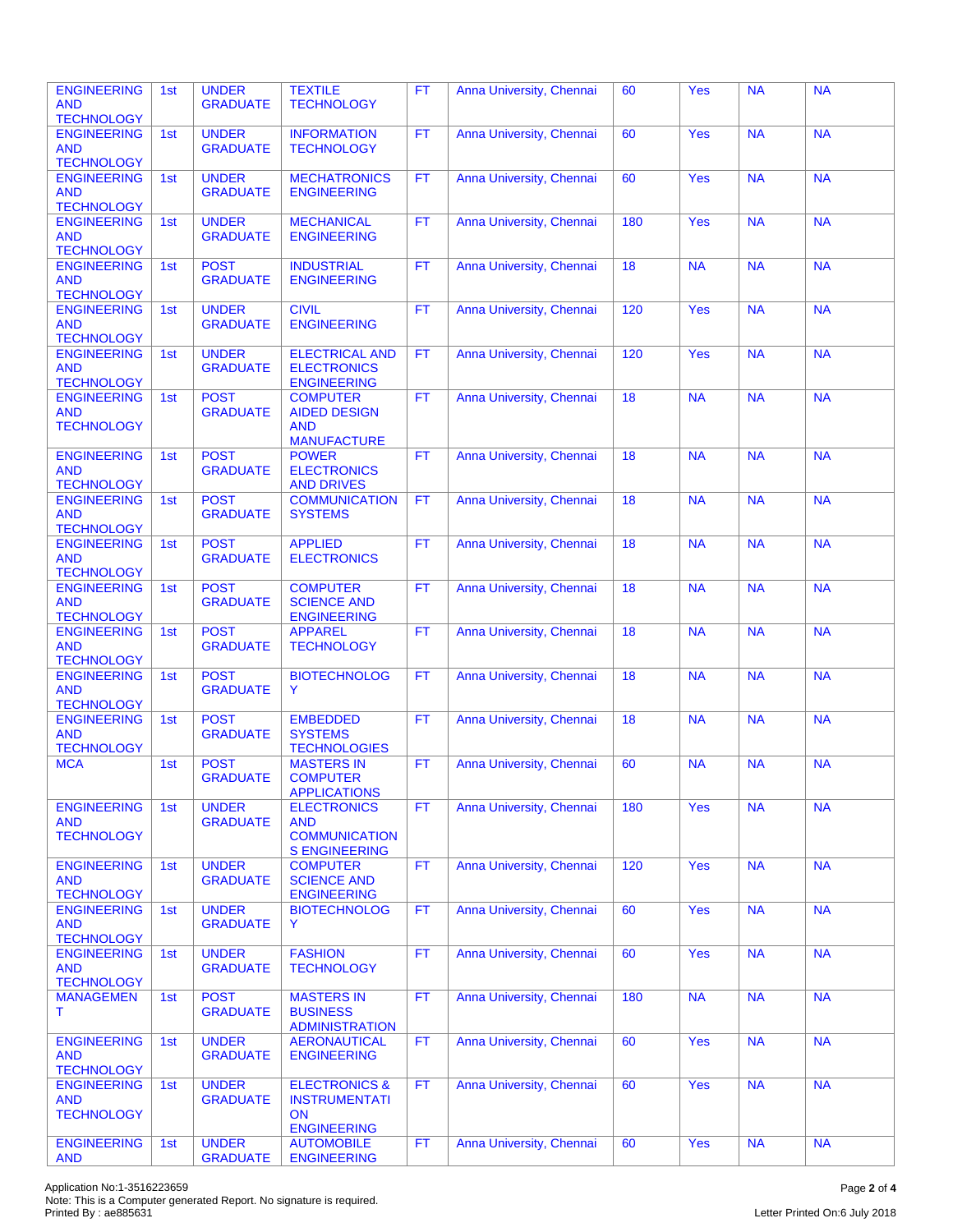| <b>TECHNOLOGY</b>  |                 |                 |                      |           |                          |    |            |           |           |
|--------------------|-----------------|-----------------|----------------------|-----------|--------------------------|----|------------|-----------|-----------|
| <b>ENGINEERING</b> | 1st             | <b>POST</b>     | <b>ENVIRONMENTAL</b> | <b>FT</b> | Anna University, Chennai | 18 | <b>NA</b>  | <b>NA</b> | <b>NA</b> |
| <b>AND</b>         |                 | <b>GRADUATE</b> | <b>ENGINEERING</b>   |           |                          |    |            |           |           |
| <b>TECHNOLOGY</b>  |                 |                 |                      |           |                          |    |            |           |           |
| <b>ENGINEERING</b> | 1st             | <b>POST</b>     | <b>MASTERS OF</b>    | <b>FT</b> | Anna University, Chennai | 18 | <b>NA</b>  | <b>NA</b> | <b>NA</b> |
| <b>AND</b>         |                 | <b>GRADUATE</b> | <b>TECHNOLOGY</b>    |           |                          |    |            |           |           |
| <b>TECHNOLOGY</b>  |                 |                 | <b>MANAGEMENT</b>    |           |                          |    |            |           |           |
| <b>ENGINEERING</b> | 1st             | <b>POST</b>     | <b>DATA SCIENCES</b> | <b>FT</b> | Anna University, Chennai | 18 | <b>NA</b>  | <b>NA</b> | <b>NA</b> |
| <b>AND</b>         |                 | <b>GRADUATE</b> |                      |           |                          |    |            |           |           |
| <b>TECHNOLOGY</b>  |                 |                 |                      |           |                          |    |            |           |           |
| <b>ENGINEERING</b> | 1 <sub>st</sub> | <b>UNDER</b>    | <b>INFORMATION</b>   | <b>FT</b> | Anna University, Chennai | 60 | <b>Yes</b> | <b>NA</b> | <b>NA</b> |
| <b>AND</b>         |                 | <b>GRADUATE</b> | <b>SCIENCE AND</b>   |           |                          |    |            |           |           |
| <b>TECHNOLOGY</b>  |                 |                 | <b>ENGINEERING</b>   |           |                          |    |            |           |           |

+FT –Full Time,PT-Part Time

# Punitive Action against the Institute

## **Course(s) Applied for Closure by the Institute for the Academic Year 2018-19**

| <b>Program</b>     | <b>Shift</b> | Level           | <b>Course</b>      | $FT/PT+$ | <b>Affiliating Body (Univ/Body)</b> | <b>Course Closure</b> |
|--------------------|--------------|-----------------|--------------------|----------|-------------------------------------|-----------------------|
|                    |              |                 |                    |          |                                     | <b>Status</b>         |
| <b>ENGINEERING</b> | 1st          | <b>POST</b>     | <b>ENERGY</b>      | FT.      | Anna University, Chennai            | Pending <sup>\$</sup> |
| <b>AND</b>         |              | <b>GRADUATE</b> | <b>ENGINEERING</b> |          |                                     |                       |
| <b>TECHNOLOGY</b>  |              |                 |                    |          |                                     |                       |
| <b>ENGINEERING</b> | 1st          | <b>POST</b>     | <b>TEXTILE</b>     | FT.      | Anna University, Chennai            | Pending <sup>\$</sup> |
| <b>AND</b>         |              | <b>GRADUATE</b> | <b>TECHNOLOGY</b>  |          |                                     |                       |
| <b>TECHNOLOGY</b>  |              |                 |                    |          |                                     |                       |

+FT-Full Time,PT-Part Time

\$ Due to non-submission of NOC's from University / Board and / or State Government

\*Corrigendum for- 1. Change in Course Nomenclature

The above mentioned approval is subject to the condition that

KUMARAGURU COLLEGE OF TECHNOLOGY

shall follow and adhere to the Regulations, guidelines and directions issued by AICTE from time to time and the undertaking / affidavit given by the institution along with the application submitted by the institution on portal.

In case of any differences in content in this Computer generated Extension of Approval Letter, the content/information as approved by the Executive Council / General Council as available on the record of AICTE shall be final and binding.

Strict compliance of Anti-Ragging Regulation: - Approval is subject to strict compliance of provisions made in AICTE Regulation notified vide F. No. 37-3/Legal/AICTE/2009 dated July 1, 2009 for Prevention and Prohibition of Ragging in Technical Institutions. In case Institution fails to take adequate steps to Prevent Ragging or fails to act in accordance with AICTE Regulation or fails to punish perpetrators or incidents of Ragging, it will be liable to take any action as defined under clause 9(4) of the said Regulation.

> **Prof. A.P Mittal Member Secretary, AICTE**

Copy to:

- 1. The Regional Officer, All India Council for Technical Education Shastri Bhawan 26, Haddows Road Chennai - 600 006, Tamil Nadu
- 2. The Director Of Technical Education\*\*, Tamil Nadu
- 3. The Registrar\*\*, Anna University, Chennai
- 4. The Principal / Director, KUMARAGURU COLLEGE OF TECHNOLOGY CHINNAVEDAMPATTI, COIMBATORE,COIMBATORE, Tamil Nadu,641049
- 5. The Secretary / Chairman,